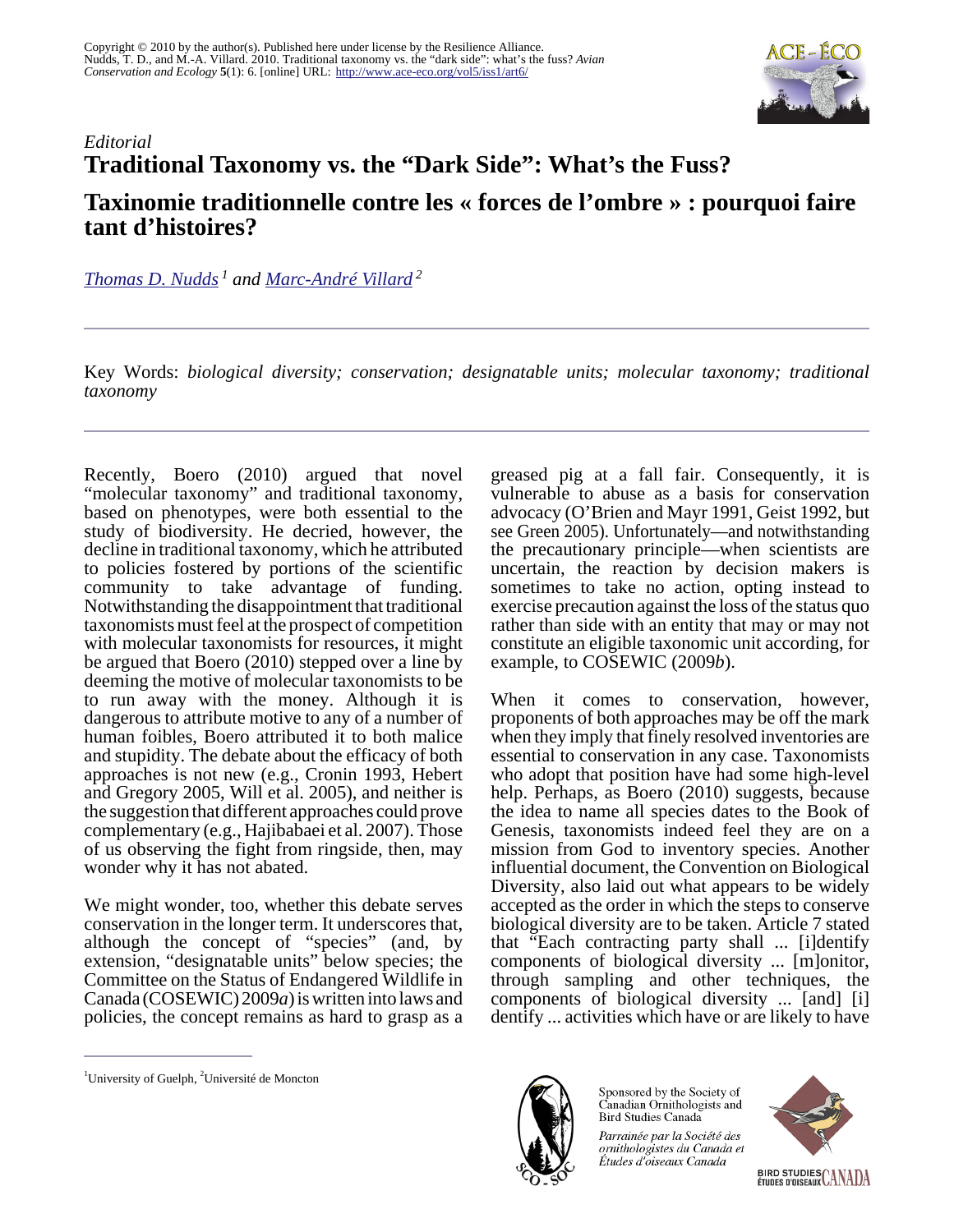significant adverse impacts on the conservation of biological diversity ..." (Johnson 1993:85); that is, inventory, monitor, and assess. Whether it is appropriate to inventory in the absence of clear questions or hypotheses about activities alleged to have adverse impacts is another example of the broader debate about whether—to advance scientific understanding of a problem—it is better that data collection or the formulation of hypotheses comes first (Villard and Nudds 2009), an issue revisited recently in the context of the human genome project and apparently not resolved there either (e.g., Golub 2010, Weinberg 2010).

To what extent is it important that we name a taxonomic unit anyway? Ecologists who study birds, unlike soil microbial ecologists for example, are unlikely ever to be relieved of the "tyranny" of Linnaean taxonomy, and free instead to identify and monitor adverse impacts on the diversity and abundance of entities as bland as Operational Taxonomic Units defined by some universally acceptable percent sequence divergence. But would it be so bad? Are groups of individuals discovered to comprise cryptic species (e.g., Kerr et al. 2007) less valuable before their status is elevated? Conversely, would there have been less concern about declines of American Black Ducks if it was agreed instead that Black Ducks were simply dark morphs of the Mallard (Avise et al. 1990)? Should we be less concerned about the blue morph of the Snow Goose, once considered a different species, than its white counterpart, if the blue morph declined relative to the white morph? One could also think about so-called Audubon's and Myrtle Warblers or Yellow-shafted and Red-shafted Flickers. If a designatable unit does not meet criteria for "evolutionary significance," does it necessarily follow that the unit is expendable? What is the prudent course of action if there is uncertainty about taxonomic identity and its significance, especially with regard to the unit's eligibility for risk assessment and listing?

These are not, of course, questions that science can answer, but they suggest that if conservation decisions are not really so critically dependent on taxonomic status, then the importance of the argument about the relative merits of approaches to delineating taxonomic entities is diminished. Consequently, ACE-ÉCO welcomes papers that better emphasize tests of hypotheses about relationships among putatively different taxonomic units, using complementary approaches as

appropriate to research questions, than papers that argue further about which approaches are better than others.

Récemment, Boero (2010) a affirmé que les approches nouvelles de « taxinomie moléculaire » et la taxinomie traditionnelle fondée sur les phénotypes étaient toutes deux essentielles à l'étude de la biodiversité. Toutefois, il a critiqué le déclin de la taxinomie traditionnelle, qu'il attribue aux politiques encouragées par certaines parties de la communauté scientifique pour bénéficier des possibilités de financement. En dépit de la déception que les taxinomistes traditionnels doivent éprouver à l'idée d'être en compétition avec les taxinomistes moléculaires pour l'obtention de ressources, on pourrait soutenir que Boero (2010) est allé trop loin quand il ose suggérer que l'intention des taxinomistes moléculaires est de s'approprier toutes les subventions. Bien qu'il soit dangereux de prêter des intentions à une quelconque des nombreuses manies humaines, Boero attribue ce comportement à la fois à la méchanceté et à la bêtise. Le débat au sujet de l'efficacité des deux approches n'est pas nouveau (p. ex. Cronin 1993; Hebert et Ryan 2005; Will et al. 2005), ni la suggestion selon laquelle des approches différentes pourraient s'avérer complémentaires (Hajibabaei et al. 2007). Ceux d'entre nous qui observent le match de boxe de l'extérieur du ring pourraient alors se demander pourquoi on n'en a pas encore fini.

Nous pourrions aussi nous demander si, à plus long terme, ce débat est utile à la conservation. Il souligne que, même si le concept d' « espèce » (et, par extension, d' « unités désignables » au-dessous de l'espèce (COSEPAC 2009a) est décrit noir sur blanc dans la législation et les politiques, il est aussi difficile à saisir qu'un cochon huilé à la foire automnale. Par conséquent, ce concept est susceptible d'être galvaudé lorsqu'il est utilisé dans le contexte de la conservation (O'Brien et Mayr 1991; Geist 1992; toutefois, consulter Green, 2005). Malheureusement, et malgré le principe de précaution, lorsque les scientifiques sont dans l'incertitude, la réaction des décideurs consiste quelquefois à ne prendre aucune mesure, mais à exercer la précaution contre la perte du statu quo au lieu d'appuyer une entité qui pourrait constituer une unité taxonomique remplissant les conditions requises selon, par exemple, le Comité sur la situation des espèces en péril au Canada (COSEPAC 2009b).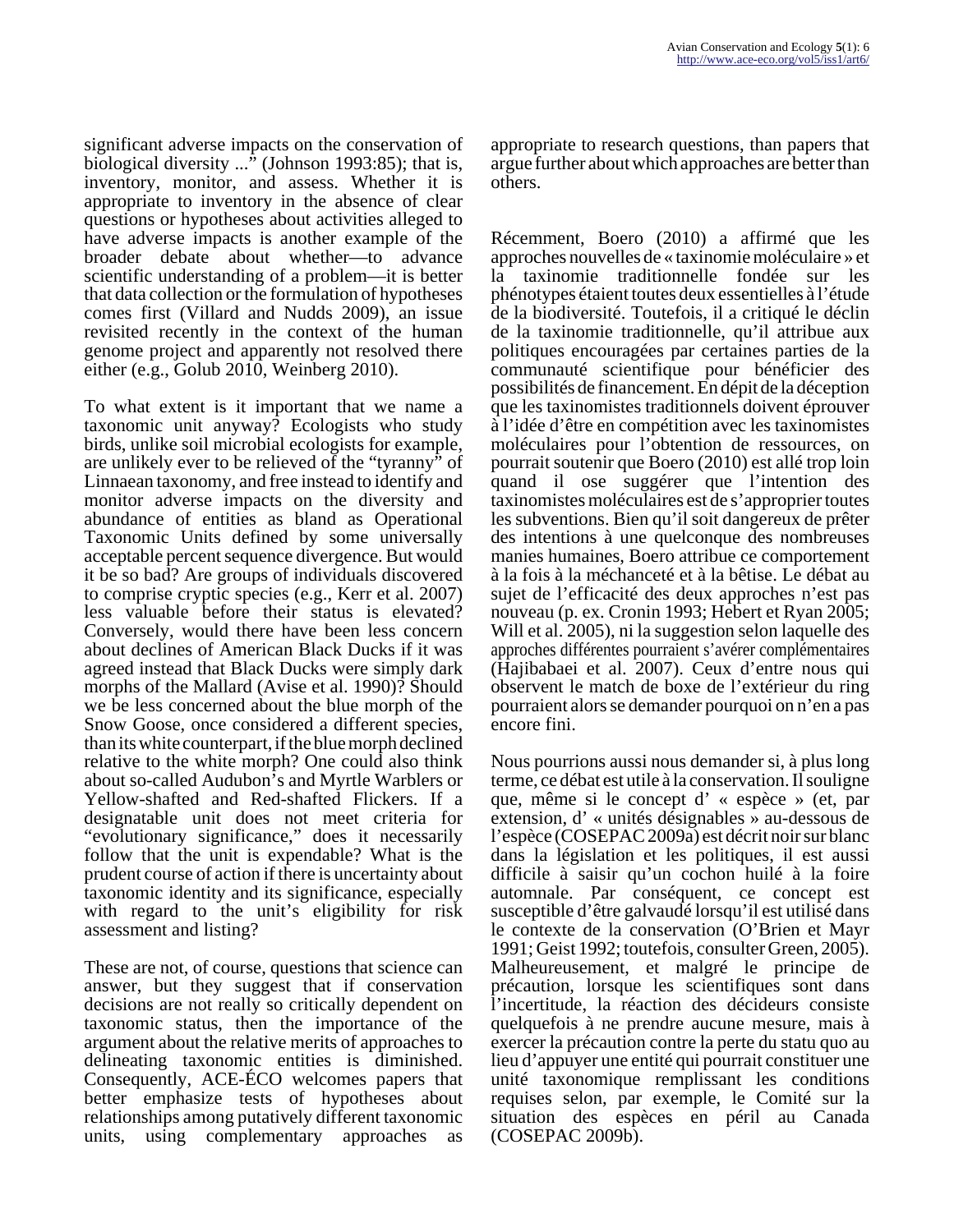Par contre, quand il s'agit de conservation, les promoteurs des deux approches peuvent se tromper lorsqu'ils laissent entendre que des inventaires détaillés sont essentiels dans tous les cas. Les taxinomistes qui adoptent cette position ont bénéficié d'une aide de haut niveau. Peut-être, comme le suggère Boero (2010), étant donné que l'idée de nommer toutes les espèces remonte à la Génèse, les taxinomistes se sentent-ils investis d'une mission divine, soit celle d'inventorier toutes les espèces. Un autre document influent, la Convention sur la diversité biologique, semble aussi avoir établi les étapes selon lesquelles la diversité biologique doit être conservée. L'article 7 stipule que « Chaque Partie contractante (…) [i]dentifie les éléments constitutifs de la diversité biologique (…) [s]urveille, par prélèvement d'échantillon et d'autres techniques, les éléments constitutifs de la diversité biologique (…) [et] [i]dentifie (…) les catégories d'activités qui ont ou risquent d'avoir une influence défavorable sensible sur la conservation (…) de la diversité biologique (…) » (Johnson 1993:85). Autrement dit : inventorier, assurer un suivi et évaluer. Qu'il soit approprié d'inventorier la diversité biologique en l'absence d'hypothèses ou de questions claires au sujet des activités que l'on présume avoir une influence défavorable est un autre exemple d'un débat plus élargi – pour améliorer la compréhension scientifique d'un problème - sur la pertinence de récolter des données ou de formuler des hypothèses en premier lieu (Villard et Nudds 2009), un thème récemment revisité dans le cadre du projet sur le génome humain et apparemment non résolu, là aussi (p. ex. Golub 2010; Weinberg 2010).

Jusqu'à quel point est-il important de nommer une unité taxonomique? Les écologistes qui étudient les oiseaux, contrairement aux microbiologistes du sol, par exemple, sont peu susceptibles d'être soustraits à la tyrannie de la taxinomie linnéenne et d'être libres de déterminer et de contrôler l'influence défavorable sur la diversité et l'abondance d'entités aussi fades que des unités taxonomiques opérationnelles définies en fonction d'un pourcentage universellement accepté de la divergence de leurs séquences. Mais cela serait-il si terrible? Est-ce que les groupes d'individus qui comprennent des espèces cryptiques (p. ex. Kerr et al. 2007) ont moins de valeur avant que leur statut ne soit déterminé? Au contraire, nous serions-nous moins souciés du déclin du Canard noir s'il s'agissait d'une forme foncée du Canard colvert (Avise et al. 1990)? De la même façon, devrionsnous être moins inquiets du statut de la forme bleue de l'Oie des neiges, autrefois considérée comme étant une espèce distincte, que de celui de la forme blanche, si seule la forme bleue était en déclin? Nous pourrions aussi citer le cas des Parulines à croupion jaune de l'ouest (forme dite d'Audubon) et de l'est, ou encore celui des Pics flamboyants, formes dorée et rosée. Si une unité désignable ne répond pas aux critères d'importance évolutive, peut-on pour autant tolérer la disparition de cette unité? Quelle est l'approche prudente lorsqu'il y a une incertitude quant à l'identité taxonomique et son importance, particulièrement en ce qui a trait au droit de cette unité à une évaluation des risques et à une protection éventuelle? La science ne peut évidemment pas répondre à ces questions. En revanche, celles-ci suggèrent que si les décisions en matière de conservation ne dépendent pas autant du statut taxonomique, l'importance du débat sur les mérites relatifs des différentes approches visant à identifier des unités taxonomiques devient moindre. Par conséquent, ACE-ÉCO fait bon accueil aux articles qui mettent davantage l'accent sur le test d'hypothèses portant sur les relations entre des unités taxonomiques présumées différentes à l'aide d'approches complémentaires adaptées aux questions de recherche, plutôt qu'aux articles qui prétendent qu'une approche est supérieure aux autres.

*Responses to this article can be read online at: <http://www.ace-eco.org/vol5/iss1/art6/responses/>*

## **LITERATURE CITED**

**Avise, J. C., C. D. Ankney, and W. S. Nelson.** 1990. Mitochondrial gene trees and the evolutionary relationship of mallard and black ducks. *Evolution* **44**:1109–1119.

**Boero, F.** 2010. The study of species in the era of biodiversity: a tale of stupidity. *Diversity* **2**:115– 126.

**Committee on the Status of Endangered Wildlife in Canada (COSEWIC).** 2009*a*. Status reports. Guidelines for recognizing designatable units. COSEWIC Secretariat, Canadian Wildlife Service, Environment Canada, Ottawa, Ontario. [online] URL: [http://www.cosewic.gc.ca/eng/sct2/sct2\\_5\\_e.](http://www.cosewic.gc.ca/eng/sct2/sct2_5_e.cfm) [cfm.](http://www.cosewic.gc.ca/eng/sct2/sct2_5_e.cfm)